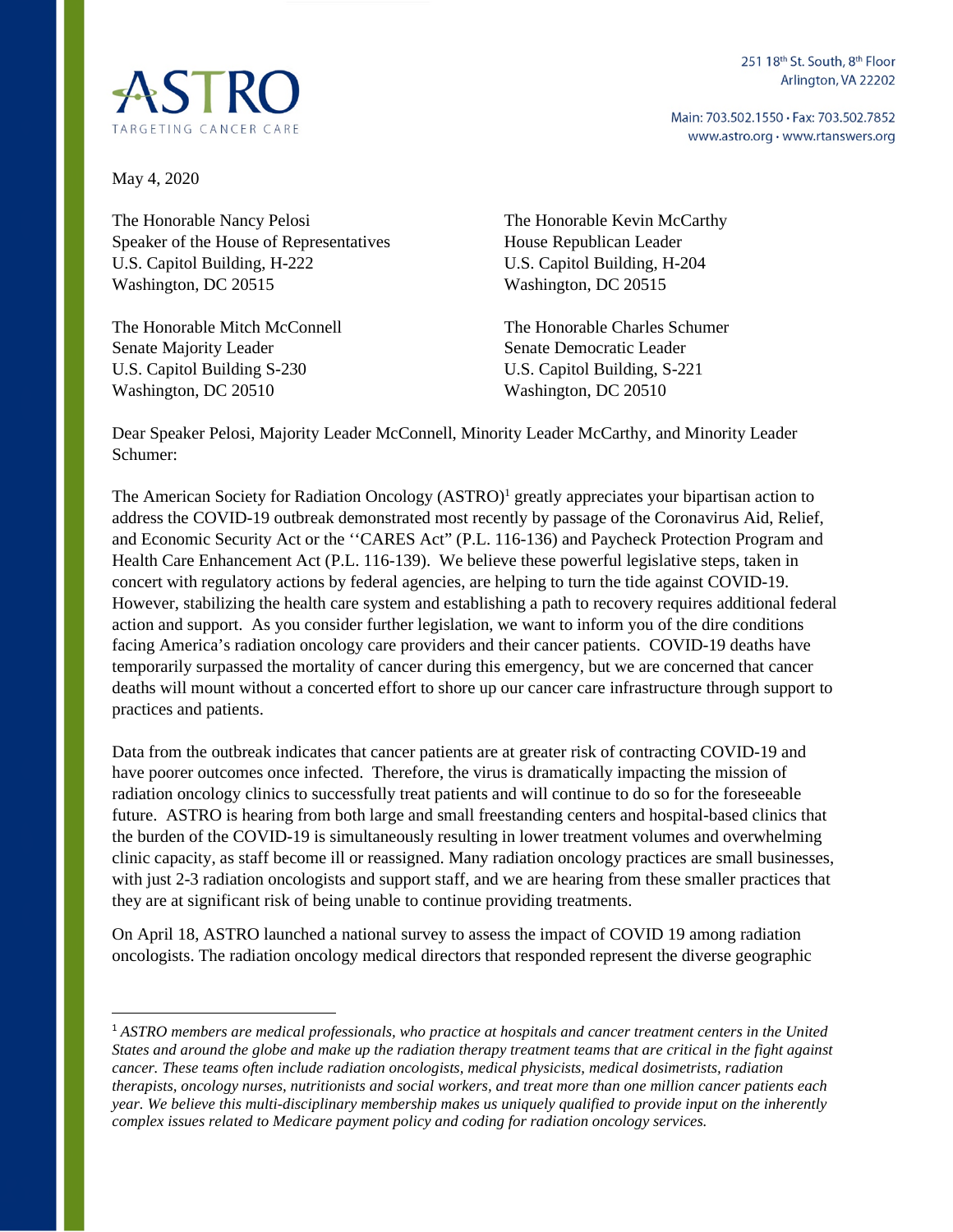ASTRO COVID-19 Requests May 4, 2020 Page 2 of 4

and practice-type landscape of specialty. A summary of preliminary findings from respondents of interest to policymakers follows:

- **87% of respondents report a decline in patient volumes;** 
	- o **On average, treatment volumes have declined 31%;**
- **92% report financial revenue declines of greater than 10%;** 
	- o **63% report revenue declines of greater than 20%**
	- o **13% report revenue declines of greater than 50%;**
- **47% report reduced staffing due to the decline in patient volumes;** 
	- o **12% report radiation oncology staff being transferred to other clinical areas;**
	- o **10% report reduced staffing due to staff illness; and**
- **69% report experiencing shortages of personal protective equipment (PPE).**

While this picture of radiation oncology is bleak now, there are indications the financial and clinical threats will worsen before improving. Marked decrease of diagnostic and therapeutic oncology surgical procedures, decreased medical oncology office hours, social distancing rules, and patients deciding to avoid care has necessitated significant declines in cancer screening and diagnosis, will result in significant reductions in radiation oncology referrals from cancer surgeons and other cancer specialists for several months ahead. Consistent with this, radiation oncologists overwhelmingly report growing decline in new patient consults, which invariably leads to fewer patients on treatment.

The economics of a radiation oncology practice, particularly those in smaller and rural communities that already have lower patient volumes, makes matters worse. More so than any other physician practice, radiation oncology practices have exceedingly high fixed costs for equipment and overhead due to the multimillion-dollar radiation treatment devices and highly skilled clinical staff needed to deliver safe and accurate radiation therapy. Any drop in revenue can jeopardize a radiation oncology practices' ability to pay off loans for this expensive equipment and cover their high payroll costs. Radiation oncologists already have reported closing their doors in some communities. Congress must act further to support radiation oncology practices, other providers across the cancer continuum, and of course, patients.

ASTRO strongly supports the policy requests of the physician community articulated in the April 15 letter to Congress. Building off existing COVID-19 relief legislation, ASTRO supports continued financial aid in the form of direct payments, grants and interest free loans to health care providers, including radiation oncologists. Specifically, ASTRO supports:

- **Additional funding through the Public Health and Social Services Emergency Fund.** This direct injection of funds without administrative hurdles has been invaluable to radiation oncology practices and should be applied beyond COVID-19 cases given the broad impact on practices. We support continued direct cash infusions in line with past expenditures to support physicians nationwide as well as funding focused on those providers in communities, including rural communities, facing the greatest need.
- **Additional loans through the Payroll Protection Program (PPP) and other Small Business Administration programs.** Congress must ensure that physician practices of all sizes have prioritized access to small business loans, as practices struggle to serve the dual roles of treating cancer patients and responding to COVID-19.
- **Congress also must make 501(c)6 organizations eligible for PPP loans to allow groups, such as ASTRO, to continue supporting physicians with essential clinical and educational resources.** Nonprofit medical specialty societies are playing a critical role in meeting the needs of their physician members during the crisis and are essential to recovery. The cancellation of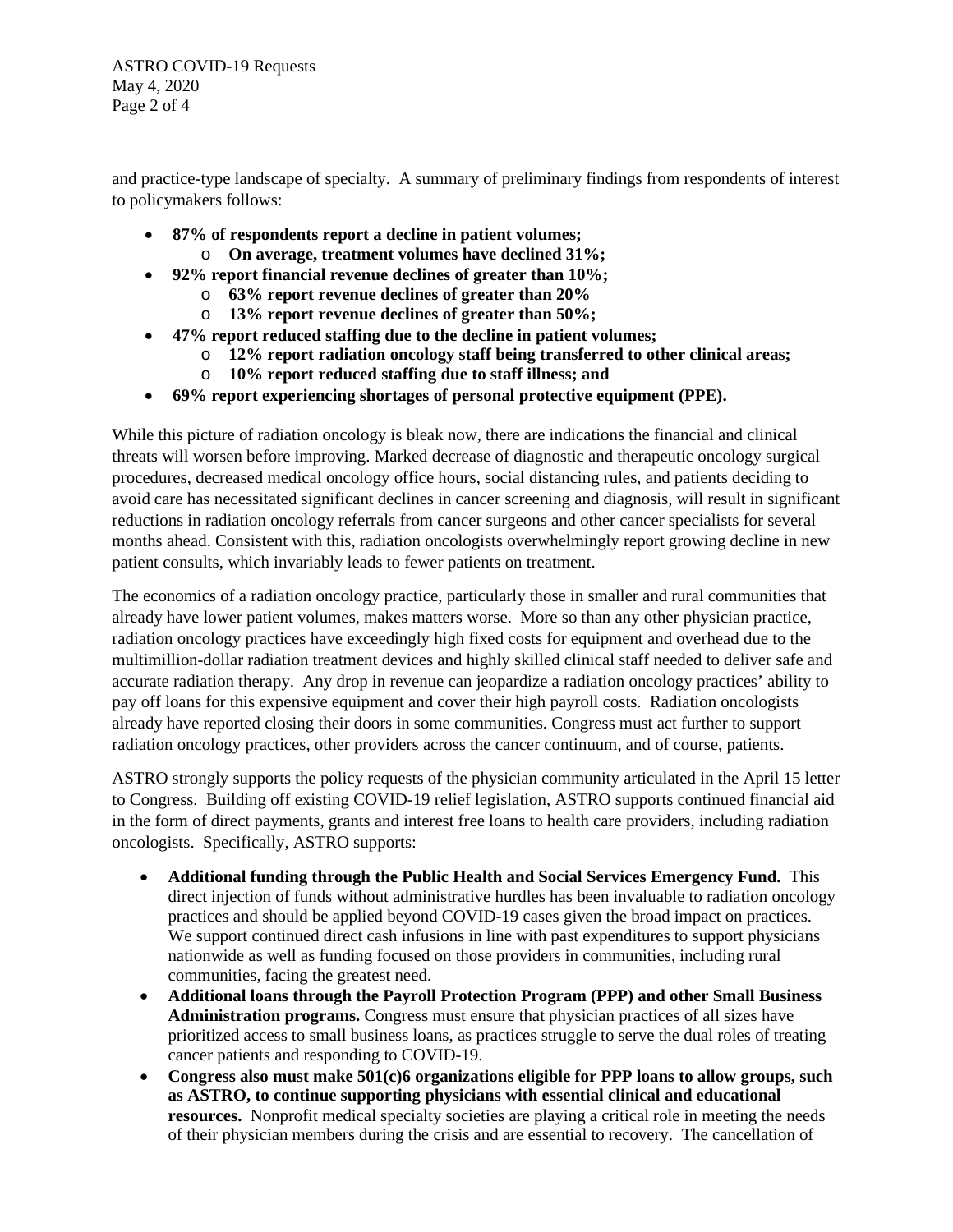educational meetings and other major revenue losses are decimating these nonprofits and the benefits they provide to members and the public.

- **Stable Medicare Physician Payments.** In addition to efforts to address the financial hole created by the COVID-19 pandemic, Congress must also take this opportunity to stabilize Medicare payments in a manner that at minimum matches increasing costs for practices. Congress should provide positive physician payment updates for 2020-2025, filling the gap left by the Medicare Access and CHIP Reauthorization Act. Congress should also extend lifting the sequester through the end of 2021 to provide relief from payment cuts. In addition, Congress should waive budget neutrality for the Medicare payment changes for evaluation and management (E/M) services that will be implemented on January 1, 2021, as well as protect against payment cuts through the Medicare physician fee schedule, hospital outpatient provider payment system or the implementation of the Radiation Oncology Alternative Payment Model.
- **Reforms to Accelerated and Advance Payments.** ASTRO also appreciates the funding support provided by Medicare advance payments, but we urge Congress to make improvements to the program suggested by the physician community. Reforms include postponing recoupment until 365 days after the advance payment is issued; removing the 10.25% interest rate on these payments, reducing the per-claim recoupment amount from 100% to 25%; extending the repayment period for physicians to at least two years; and waiving the interest that accrues during the extended payment period.

ASTRO is hopeful that the nation's response to the COVID-19 pandemic will ultimately result in a return to normalcy, and radiation oncologists can again focus entirely in serving the needs of cancer patients. Unfortunately, there are very concerning signs that things will not be the same, at least not for quite some time. There is little doubt that the unavoidable delays will result in poorer outcomes for cancer patients. In addition, millions of Americans, including cancer patients, have lost their jobs and health insurance as a direct result of COVID-19. ASTRO agrees with the cancer patient community that Congress must intervene to ensure that cancer treatment is not negatively impacted by coverage disruptions. Congress should rely on a mix of public and private insurance approaches, including support for out-of-pocket costs, to ensure that cancer patients can receive life-saving treatment and supportive services during and after the pandemic. In addition, Congress must address the serious impact of COVID-19 on the research enterprise, including the disruption to patients on clinical trials. Aggressive measures in flexibility and funding are needed to support researchers to accelerate progress toward cures of cancer and viruses.

During this crisis, patients also need to receive timely care without the hassles and anxiety associated with prior authorization for health care services. Yet, radiation oncologists and patients continue to report wasted time and effort responding to prior authorization requirements, distracting them from fighting cancer and COVID-19. In fact, some radiation oncologists report longer wait times than usual. Physicians and staff have much more important issues to focus on then burdensome prior authorization requirements, and ASTRO urges Congress to grant the Centers for Medicare and Medicaid Services the authority to suspend all federally-funded payer prior authorization requirements during the outbreak. Such a move would strengthen actions by the Administration to waive prior authorization requirements under Medicaid and Medicare Advantage, although radiation oncologists report no meaningful improvement thus far.

Finally, ASTRO also agrees with the broader health care community that Congress must continue to take steps to provide protective supplies and equipment. As identified in ASTRO's survey above, the lack of PPE and added stress this puts on providers and patients must be resolved definitively and